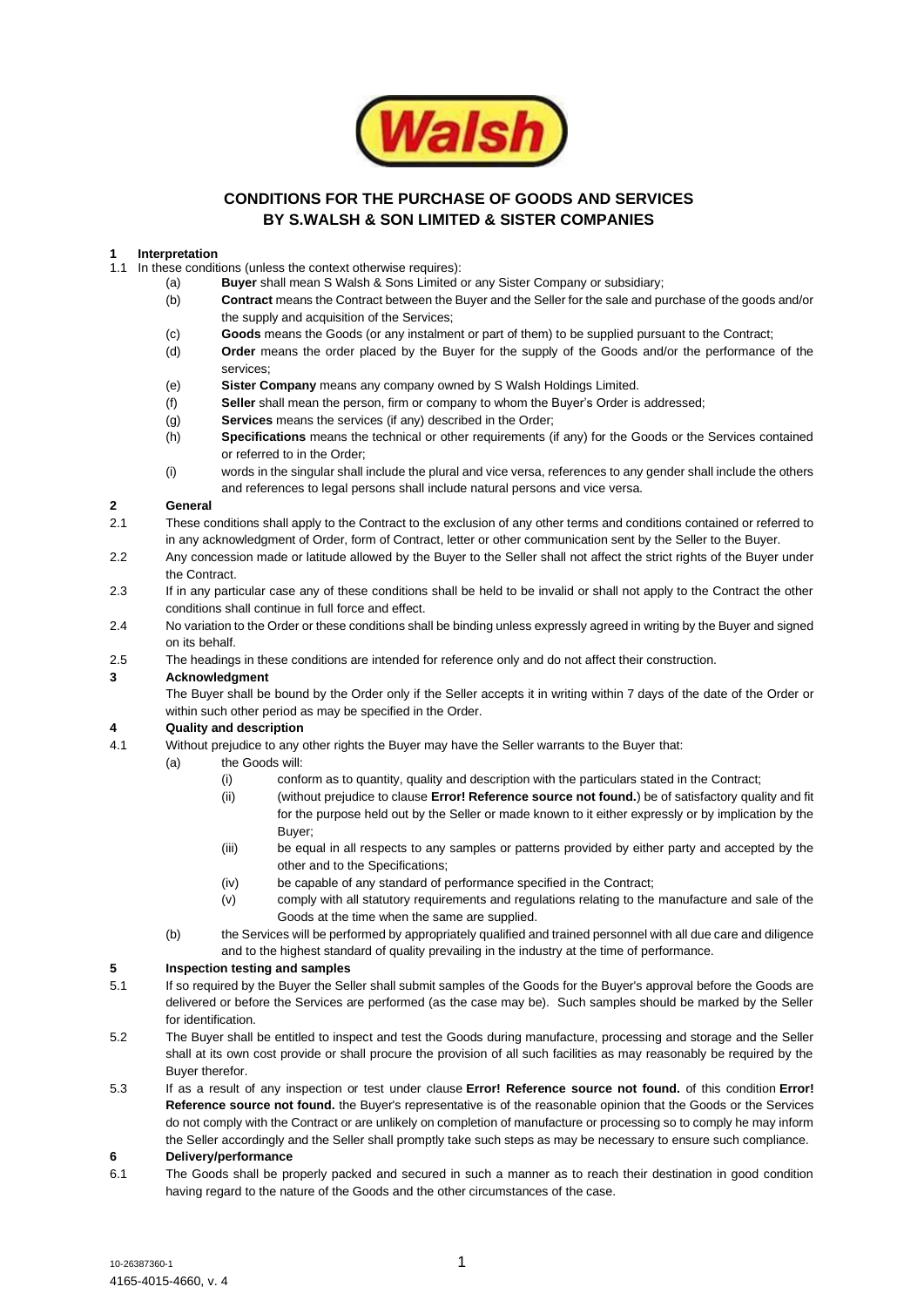- 6.2 The Goods shall be delivered and the services performed by the Seller at the time or within the period specified in the Contract and delivered to and performed for the Buyer at the address set out at the head of the Order or to or at such other destination as may be specified in the Contract and in the manner specified in the Contract. Delivery shall take place during the Buyer's normal business hours. The Seller shall supply the Buyer in good time with any instructions or other information required to enable the Buyer to accept delivery of the Goods and the performance of the Services.
- 6.3 The Buyer shall have no obligation to pay for or return packing cases, skids, drums or other articles used for packing the Goods whether or not re-usable.
- 6.4 The time of delivery of the Goods and of performance of the Services shall be of the essence of the Contract.
- 6.5 All Goods should be accompanied by a detailed advice note stating the purchase order number and giving full particulars of the Goods supplied except when such Goods are sent directly to premises of the Buyer's customer when the advice note sent with the Goods should not show the Seller's name. A copy of the advice note must be sent to the Buyer on the day upon which the Goods are delivered and an invoice stating the purchase order number must be promptly delivered to the Buyer.
- 6.6 If the Goods are to be delivered or the Services are to be performed by instalments the Contract shall be treated as a single Contract and not severable.

# **7 Storage**

7.1 If for any reason the Buyer is unable to accept delivery of the Goods at the time when the Goods are due and ready for delivery the Seller shall if his storage facilities permit store the Goods, safeguard them and take all reasonable steps to prevent their deterioration until their actual delivery and the Buyer shall be liable to the Seller for the reasonable cost (including insurance) of his so doing.

#### **8 Buyer's material and equipment**

- 8.1 All drawings, specifications (including the Specifications) and information (**Material**) supplied by the Buyer to the Seller in connection with the Contract are confidential and the Seller and its officials and employees shall not at any time disclose the Material to any third party without the Buyer's prior written consent.
- 8.2 All jigs, tools, moulds, patterns and other equipment (**Equipment**) supplied to the Seller or ordered by the Buyer from the Seller for the execution of the Contract and the Material shall be maintained in good condition by the Seller and the Seller shall indemnify the Buyer against all loss thereof or damage thereto whilst the same are in the Seller's possession or control.
- 8.3 The Material and the Equipment shall only be used for the purpose of manufacturing and supplying the Goods to or performing the Services for the Buyer and shall remain the Buyer's property at all times.
- 8.4 Where the Goods or Services are designed, created or otherwise developed by or for the Seller pursuant to the Contract, then all intellectual property rights therein or reasonably required by the Buyer to use the Goods or Services in the course of its business throughout the world (including, without limitation, patents, copyrights, design rights, registered designs, trade marks, service marks and know-how and the rights to apply for any of the foregoing) (**Intellectual Property Rights**) shall belong to the Buyer absolutely. The Seller hereby assigns the Intellectual Property Rights to the Buyer with the intent that upon the making or creation thereof the Intellectual Property Rights shall automatically vest in the Buyer.
- 8.5 The Seller shall at the Buyer's request (and notwithstanding the termination of the Contract) sign and execute and procure the signature and execution of all such documents and do all such acts as the Buyer may reasonably require:
	- (a) to vest the legal title in, apply for, obtain and maintain in force in the Buyer's sole name (unless it otherwise directs) the Intellectual Property Rights;
	- (b) to resist any objection or opposition to obtaining, and any petitions or applications for revocation of, any of the Intellectual Property Rights;
	- (c) to bring any proceedings for infringement of any of the Intellectual Property Rights.
- 8.6 The Seller irrevocably undertakes that neither it nor any other person will assert against the Buyer or any third party any moral rights in or relating to the Intellectual Property Rights and warrants that all such moral rights are irrevocably waived and extinguished. For the purpose of this condition **Error! Reference source not found. moral rights** shall have the meaning ascribed thereto by the Copyright, Designs and Patents 1988 Act (or any statutory amendment or reenactment thereof) and all rights similar or corresponding thereto subsisting in any other country of the world from time to time.
- 8.7 All containers, pallets and other packing materials supplied by the Buyer to the Seller shall be maintained in good condition and shall remain the Buyer's property at all times.
- 8.8 At the Buyer's request, the Seller shall promptly return the material and the equipment and the said containers, pallets and packing materials to the Buyer.
- 8.9 Without prejudice to the Seller's liability under the foregoing clauses of this condition **Error! Reference source not found.**, the Seller shall maintain such insurance as the Buyer may stipulate in respect of the Material and the Equipment and as shall be necessary to cover the said liability of the Seller and the Seller shall produce to the Buyer on demand either:
	- (a) the policies of such insurances and the receipts for all premiums paid thereunder; or
	- (b) a current certificate of insurance from the insurers under such policies.

#### **9 Passing of property**

- 9.1 Risk of damage to or loss of the Goods shall pass to the Buyer on delivery to the Buyer in accordance with the Contract.
- 9.2 The property in the Goods shall pass to the Buyer at the latest on the date of notification by the Seller that the Goods are due and ready for delivery but without prejudice to:
	- (a) the passing of property at an earlier time under any statute or rule of law;
		- (b) any right of rejection which may accrue to the Buyer whether under these conditions or otherwise.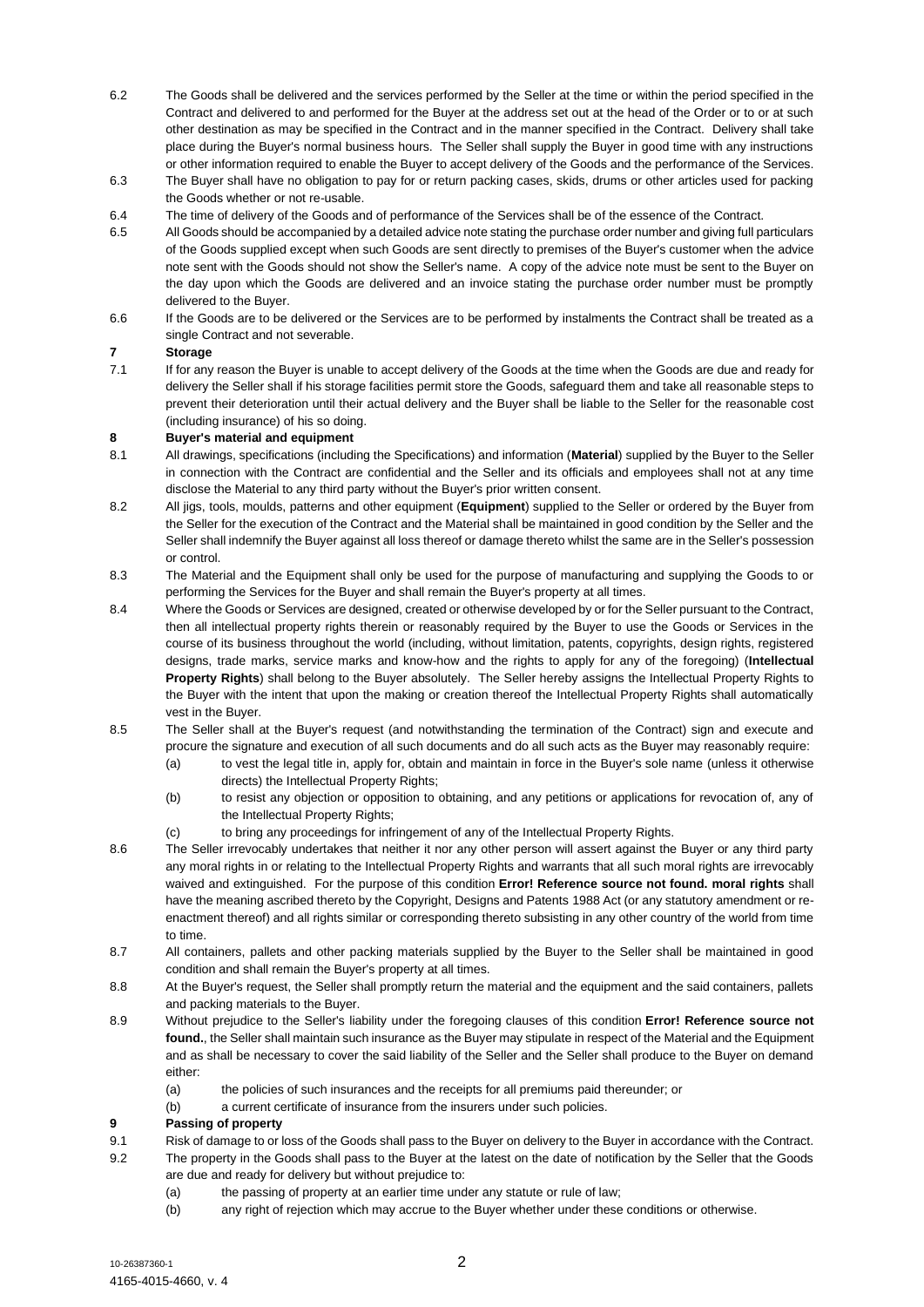# **10 Rejection**

- 10.1 Without prejudice to any other of its rights the Buyer may by notice in writing to the Seller reject any or all of the Goods if the Seller fails to comply with any of his obligations under the Contract.
- 10.2 The Buyer shall not be deemed to have accepted any Goods until the Buyer has had a reasonable time to inspect them following delivery, or if later, within a reasonable time after any latent defect in the Goods has become apparent.
- 10.3 The Buyer shall when giving notice of rejection specify the reason therefor and the Seller shall remove such Goods at its risk and expense. In such case the Seller shall:
	- (a) at the Buyer's option:
		- (i) replace such rejected Goods with Goods which are in all respects in accordance with the Contract; or
			- (ii) credit the Buyer with the invoice price thereof.
	- (b) reimburse the Buyer all freight and handling costs reasonably incurred by the Buyer and/or for which it may be liable in respect of such Goods; and
	- (c) reimburse the Buyer all freight and handling costs reasonably incurred by the Buyer in the implementation of a stock recovery, recall or market withdrawal of the Goods or similar goods previously supplied by the Seller in any part of the world.

#### **11 Payment**

11.1 Payment shall be made within the period after delivery of the Goods or performance of the Services specified in the Contract or if delivery is postponed at the Buyer's request as provided in condition **Error! Reference source not found.** within the same period after the date of such postponement.

# **12 Assignment and sub-contracting**

12.1 The Seller shall not without the Buyer's prior written consent assign or transfer the Contract or any of its rights or obligations thereunder to any other person, firm or company.

# **13 Bankruptcy or liquidation**

- 13.1 If the Seller, being an individual, (or when the Seller is a firm, any partner in that firm) shall at any time become apparently insolvent, or shall have a receiving order or administration order made against him or shall make any composition or arrangement with or for the benefit of his creditors or if the Seller, being a company, shall pass a resolution or the court shall make an order that the company shall be wound up (not being a member's winding up for the purpose of reconstruction or amalgamation) or if a receiver, administrative receiver or administrator shall be appointed of the whole or any part of its assets then the Buyer shall be at liberty to cancel the Contract summarily by notice in writing without compensation to the Seller.
- 13.2 The exercise of any of the rights granted to the Buyer under clause **Error! Reference source not found.** hereof shall not prejudice or affect any right of action or remedy which may have already accrued or may accrue thereafter to the Buyer.

# **14 Warranty**

- 14.1 Without prejudice to any other remedies of the Buyer, the Seller shall forthwith upon a request by the Buyer so to do:
	- (a) replace or (at the Buyer's option) repair all Goods which are or become defective during the period of 12 months from the date of delivery where such defect occurs under proper usage and is due to faulty design, or inadequate or faulty materials or workmanship, the Seller's erroneous instructions as to use, erroneous data or any breach by the Seller of any provision of the Contract. Repairs and replacements shall themselves be subject to the foregoing obligations for a period of 12 months from the date of delivery, reinstallation or passing of tests (if any) whichever is appropriate after repair or replacement;
	- (b) re-perform any Services found to have been performed defectively within 12 months of the date of their performance.

#### **15 Indemnity**

- 15.1 The Seller shall indemnify the Buyer against all actions, suits, claims, demands, costs, charges, damages, losses and expenses suffered or incurred by the Buyer and/or for it may be liable to any third party due to, arising from or in connection with:
	- (a) the negligent or wilful acts or omissions of the Seller, his servants, agents or contractors in supplying, delivering and installing the Goods or performing the Services;
	- (b) the breach of any provision of the Contract by the Seller;
	- (c) any defect in the workmanship, materials or design of the Goods or their packaging;
	- (d) any infringement or alleged infringement of any patent, copyright, registered design, design right, trade mark, trade name or other intellectual property right for or relating to the Goods or the Services unless such infringement has occurred directly as a result of any specification supplied by the Buyer; and
	- (e) any liability under the Consumer Protection Act 1987 in respect of the Goods.

#### **16 Force majeure**

16.1 The Buyer shall not be liable to the Seller or deemed to be in breach of Contract by reason of any delay in performance or any failure to perform any of its obligations in relation to the Goods or the Services, if the delay or failure was beyond its reasonable control including (but not limited to) strikes, lock-outs, accidents, war, fire, epidemic, pandemic, reduction in or unavailability of power or breakdown of plant or machinery. If the cause of such suspension shall continue for more than 6 months either party shall have the right to terminate the Contract upon giving not less than 7 days' prior written notice to the other and the only liability of the Buyer shall be to pay the Seller for Goods received by the Buyer and Services performed prior to the date of such suspension.